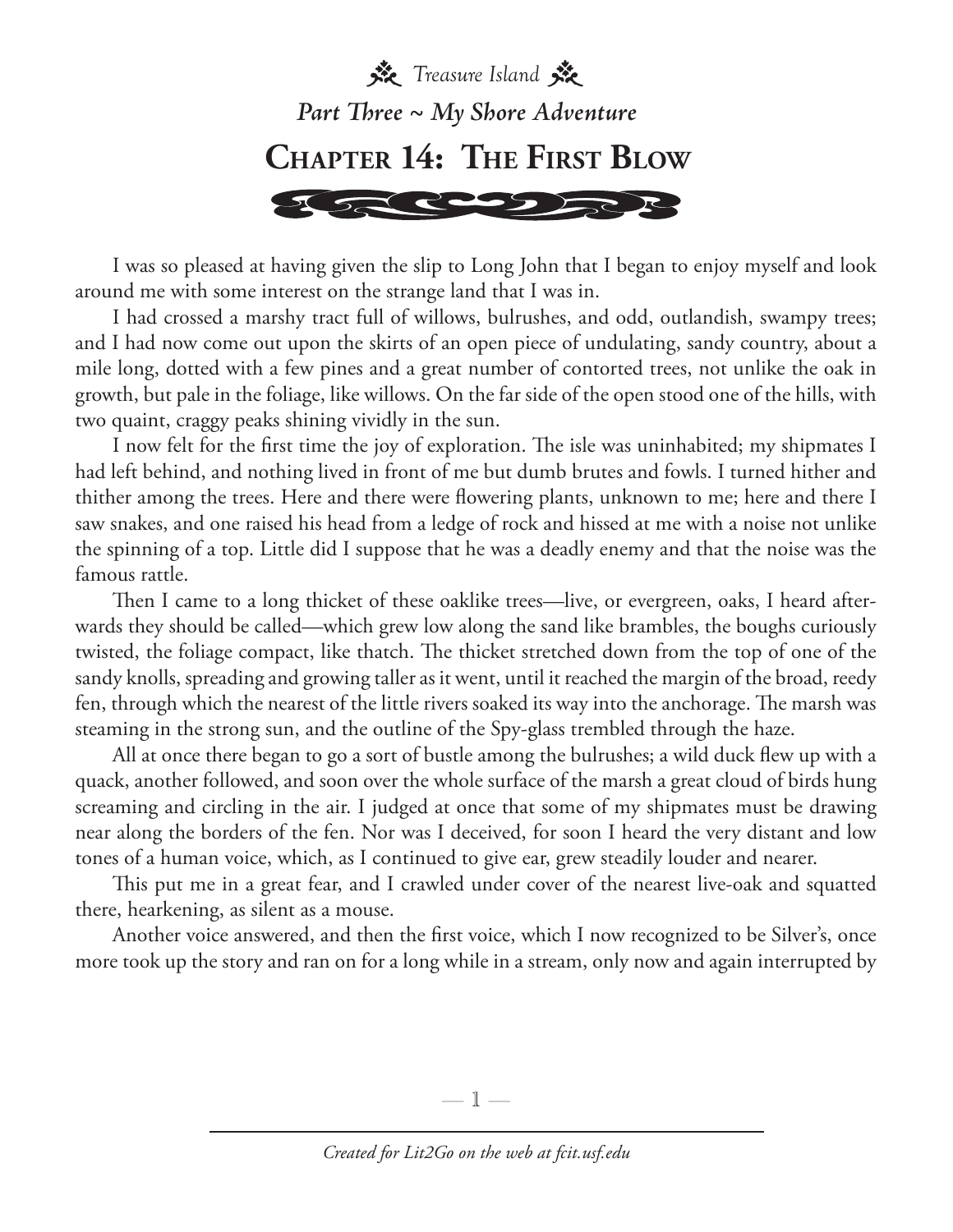the other. By the sound they must have been talking earnestly, and almost fiercely; but no distinct word came to my hearing.

At last the speakers seemed to have paused and perhaps to have sat down, for not only did they cease to draw any nearer, but the birds themselves began to grow more quiet and to settle again to their places in the swamp.

And now I began to feel that I was neglecting my business, that since I had been so foolhardy as to come ashore with these desperadoes, the least I could do was to overhear them at their councils, and that my plain and obvious duty was to draw as close as I could manage, under the favourable ambush of the crouching trees.

I could tell the direction of the speakers pretty exactly, not only by the sound of their voices but by the behaviour of the few birds that still hung in alarm above the heads of the intruders.

Crawling on all fours, I made steadily but slowly towards them, till at last, raising my head to an aperture among the leaves, I could see clear down into a little green dell beside the marsh, and closely set about with trees, where Long John Silver and another of the crew stood face to face in conversation.

The sun beat full upon them. Silver had thrown his hat beside him on the ground, and his great, smooth, blond face, all shining with heat, was lifted to the other man's in a kind of appeal.

"Mate," he was saying, "it's because I thinks gold dust of you—gold dust, and you may lay to that! If I hadn't took to you like pitch, do you think I'd have been here a-warning of you? All's up—you can't make nor mend; it's to save your neck that I'm a-speaking, and if one of the wild uns knew it, where'd I be, Tom—now, tell me, where'd I be?"

"Silver," said the other man—and I observed he was not only red in the face, but spoke as hoarse as a crow, and his voice shook too, like a taut rope—"Silver," says he, "you're old, and you're honest, or has the name for it; and you've money too, which lots of poor sailors hasn't; and you're brave, or I'm mistook. And will you tell me you'll let yourself be led away with that kind of a mess of swabs? Not you! As sure as God sees me, I'd sooner lose my hand. If I turn agin my dooty—"

And then all of a sudden he was interrupted by a noise. I had found one of the honest hands well, here, at that same moment, came news of another. Far away out in the marsh there arose, all of a sudden, a sound like the cry of anger, then another on the back of it; and then one horrid, long-drawn scream. The rocks of the Spy-glass re-echoed it a score of times; the whole troop of marsh-birds rose again, darkening heaven, with a simultaneous whirr; and long after that death yell was still ringing in my brain, silence had re-established its empire, and only the rustle of the redescending birds and the boom of the distant surges disturbed the languor of the afternoon.

— 2 —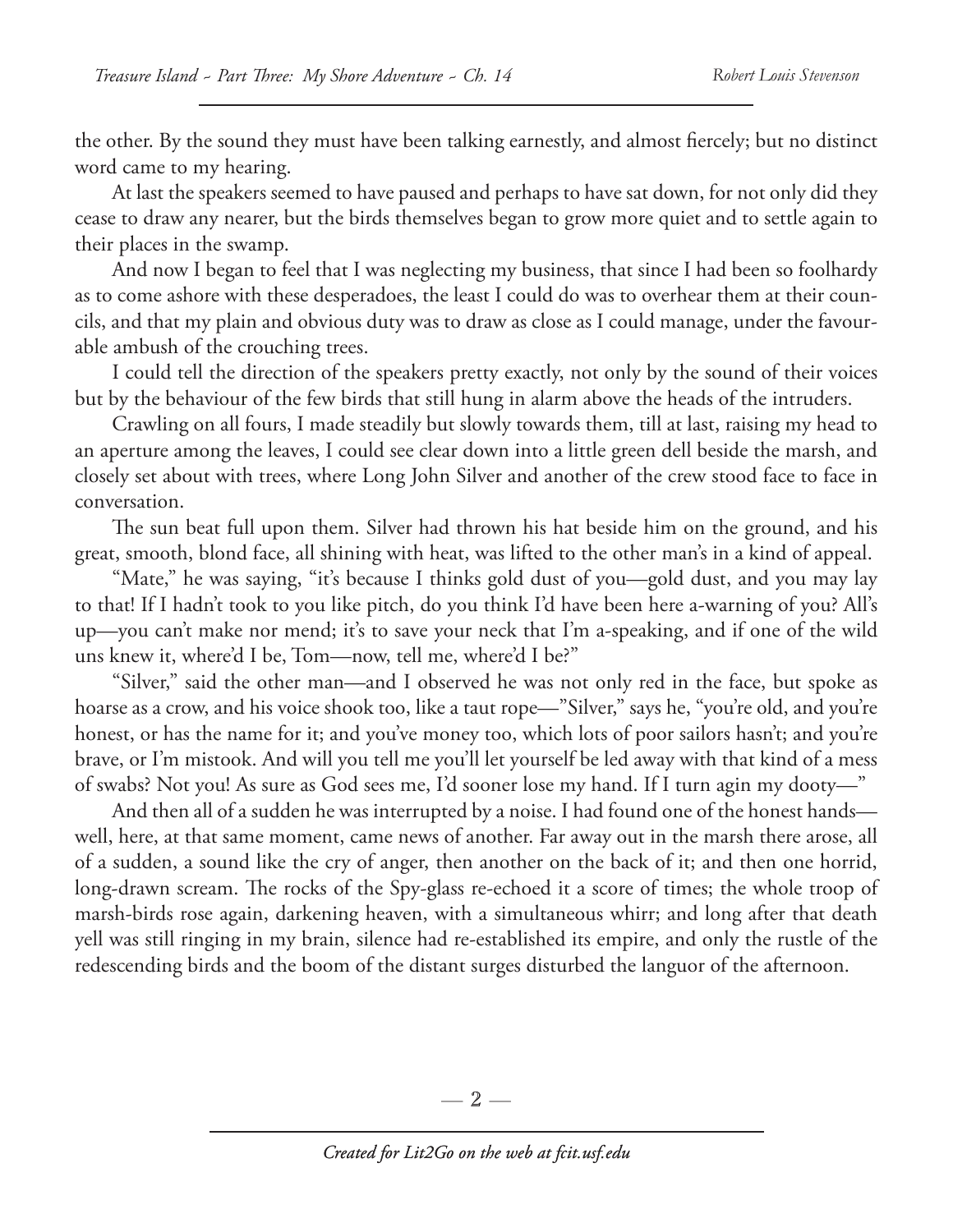Tom had leaped at the sound, like a horse at the spur, but Silver had not winked an eye. He stood where he was, resting lightly on his crutch, watching his companion like a snake about to spring.

"John!" said the sailor, stretching out his hand.

"Hands off!" cried Silver, leaping back a yard, as it seemed to me, with the speed and security of a trained gymnast.

"Hands off, if you like, John Silver," said the other. "It's a black conscience that can make you feared of me. But in heaven's name, tell me, what was that?"

"That?" returned Silver, smiling away, but warier than ever, his eye a mere pin-point in his big face, but gleaming like a crumb of glass. "That? Oh, I reckon that'll be Alan."

And at this point Tom flashed out like a hero.

"Alan!" he cried. "Then rest his soul for a true seaman! And as for you, John Silver, long you've been a mate of mine, but you're mate of mine no more. If I die like a dog, I'll die in my dooty. You've killed Alan, have you? Kill me too, if you can. But I defies you."

And with that, this brave fellow turned his back directly on the cook and set off walking for the beach. But he was not destined to go far. With a cry John seized the branch of a tree, whipped the crutch out of his armpit, and sent that uncouth missile hurtling through the air. It struck poor Tom, point foremost, and with stunning violence, right between the shoulders in the middle of his back. His hands flew up, he gave a sort of gasp, and fell.

Whether he were injured much or little, none could ever tell. Like enough, to judge from the sound, his back was broken on the spot. But he had no time given him to recover. Silver, agile as a monkey even without leg or crutch, was on the top of him next moment and had twice buried his knife up to the hilt in that defenseless body. From my place of ambush, I could hear him pant aloud as he struck the blows.

I do not know what it rightly is to faint, but I do know that for the next little while the whole world swam away from before me in a whirling mist; Silver and the birds, and the tall Spy-glass hilltop, going round and round and topsy-turvy before my eyes, and all manner of bells ringing and distant voices shouting in my ear.

When I came again to myself the monster had pulled himself together, his crutch under his arm, his hat upon his head. Just before him Tom lay motionless upon the sward; but the murderer minded him not a whit, cleansing his blood-stained knife the while upon a wisp of grass. Everything else was unchanged, the sun still shining mercilessly on the steaming marsh and the tall pinnacle of the mountain, and I could scarce persuade myself that murder had been actually done and a human life cruelly cut short a moment since before my eyes.

 $-3-$